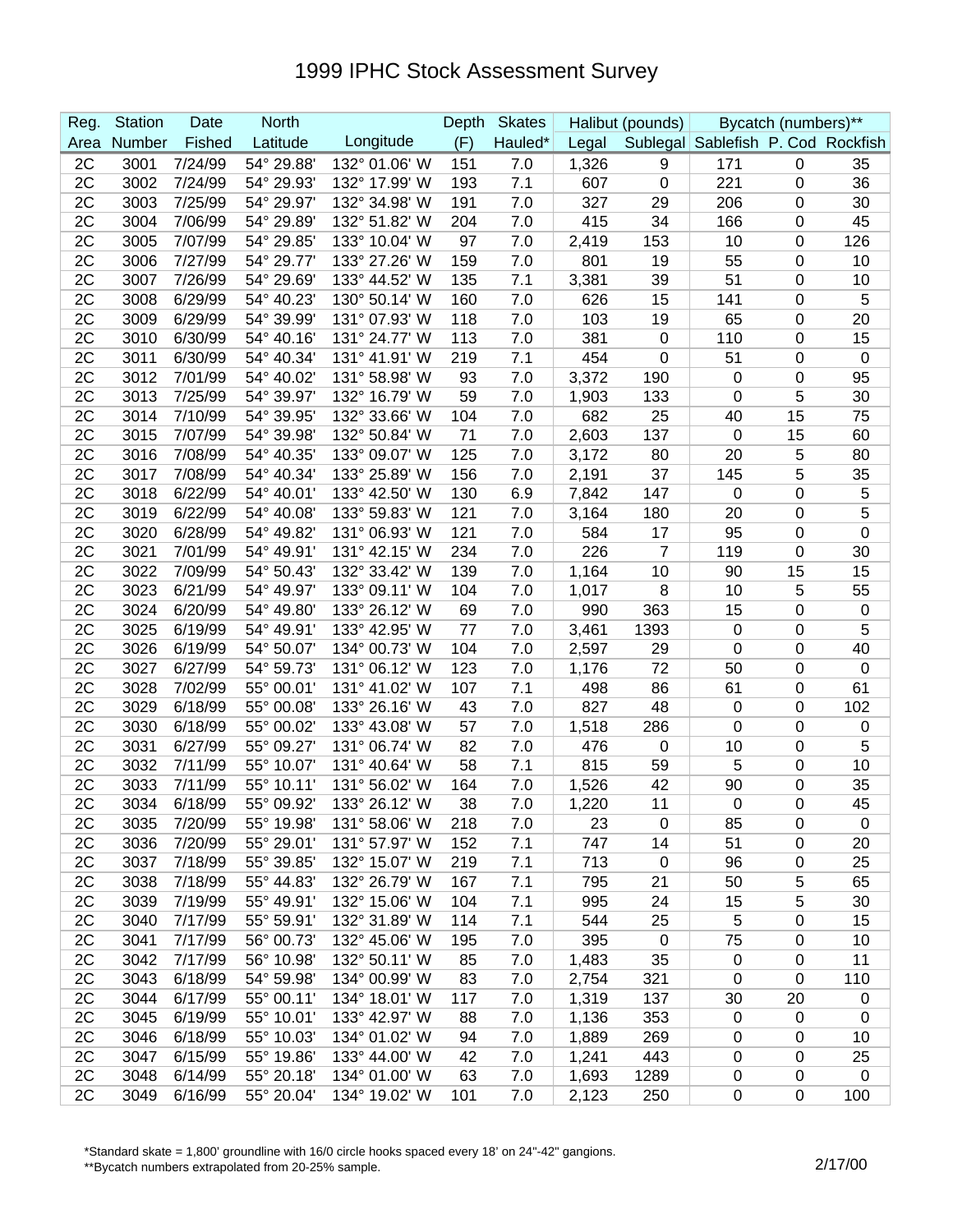## 1999 IPHC Stock Assessment Survey

| Reg. | <b>Station</b> | Date    | <b>North</b> |               | Depth | <b>Skates</b> | Halibut (pounds) |     | Bycatch (numbers)**                |                  |                  |
|------|----------------|---------|--------------|---------------|-------|---------------|------------------|-----|------------------------------------|------------------|------------------|
| Area | Number         | Fished  | Latitude     | Longitude     | (F)   | Hauled*       | Legal            |     | Sublegal Sablefish P. Cod Rockfish |                  |                  |
| 2C   | 3050           | 6/16/99 | 55° 20.02'   | 134° 36.00' W | 111   | 7.0           | 1,800            | 309 | 30                                 | $\mathbf 0$      | 30               |
| 2C   | 3051           | 6/13/99 | 55° 29.73'   | 134° 00.98' W | 50    | 7.0           | 942              | 262 | 0                                  | $\boldsymbol{0}$ | 35               |
| 2C   | 3052           | 6/14/99 | 55° 29.97'   | 134° 19.00' W | 92    | 7.0           | 2,138            | 725 | 10                                 | 15               | $\boldsymbol{0}$ |
| 2C   | 3053           | 6/26/99 | 55° 30.02'   | 134° 36.97' W | 124   | 7.0           | 2,208            | 172 | 30                                 | $\boldsymbol{0}$ | $\mathbf 0$      |
| 2C   | 3054           | 6/27/99 | 55° 30.22'   | 134° 53.98' W | 157   | 7.0           | 1,536            | 160 | 50                                 | 0                | 5                |
| 2C   | 3055           | 6/13/99 | 55° 40.11'   | 134° 00.98' W | 108   | 7.0           | 1,188            | 207 | $\mathbf 0$                        | 0                | 25               |
| 2C   | 3056           | 6/26/99 | 55° 40.06'   | 134° 19.00' W | 109   | 7.0           | 1,473            | 188 | 15                                 | 0                | $\pmb{0}$        |
| 2C   | 3057           | 6/26/99 | 55° 40.16'   | 134° 37.00' W | 111   | 7.0           | 3,521            | 283 | 0                                  | 0                | $\mathbf 0$      |
| 2C   | 3058           | 6/28/99 | 55° 40.00'   | 134° 55.00' W | 110   | 7.0           | 2,276            | 148 | 55                                 | 0                | 45               |
| 2C   | 3059           | 6/30/99 | 55° 49.97'   | 133° 26.01' W | 40    | 7.0           | 145              | 0   | $\mathbf 0$                        | 0                | $\boldsymbol{0}$ |
| 2C   | 3060           | 6/30/99 | 55° 50.09'   | 133° 43.98' W | 70    | 6.6           | 905              | 0   | 5                                  | 0                | 85               |
| 2C   | 3061           | 6/25/99 | 55° 50.00'   | 134° 02.02' W | 152   | 7.0           | 1,314            | 27  | 15                                 | 0                | 15               |
| 2C   | 3062           | 6/29/99 | 55° 50.03'   | 134° 37.03' W | 78    | 7.0           | 1,503            | 76  | 5                                  | 0                | 15               |
| 2C   | 3063           | 7/12/99 | 55° 50.03    | 134° 55.01' W | 101   | 7.0           | 4,408            | 161 | 0                                  | 15               | $\boldsymbol{0}$ |
| 2C   | 3064           | 7/12/99 | 55° 50.17'   | 135° 12.98' W | 161   | 7.0           | 4,981            | 158 | 10                                 | 15               | 20               |
| 2C   | 3065           | 6/30/99 | 55° 55.12'   | 133° 34.98' W | 38    | 7.0           | 836              | 45  | $\mathbf 0$                        | $\boldsymbol{0}$ | 65               |
| 2C   | 3066           | 6/25/99 | 56° 00.04'   | 134° 02.00' W | 40    | 7.0           | 992              | 179 | $\mathbf 0$                        | 0                | 15               |
| 2C   | 3067           | 7/23/99 | 56° 00.02'   | 134° 20.00' W | 40    | 7.0           | 3,352            | 112 | $\mathbf 0$                        | 0                | 45               |
| 2C   | 3068           | 7/08/99 | 56° 00.08'   | 134° 38.00' W | 198   | 7.0           | 1,501            | 9   | 70                                 | 0                | 35               |
| 2C   | 3069           | 7/10/99 | 55° 59.97'   | 134° 55.00' W | 196   | 7.0           | 943              | 16  | 156                                | 0                | 40               |
| 2C   | 3070           | 7/11/99 | 56° 00.05'   | 135° 13.00' W | 185   | 7.0           | 969              | 9   | 75                                 | 0                | 10               |
| 2C   | 3071           | 6/24/99 | 56° 09.89'   | 133° 44.00' W | 170   | 7.0           | 558              | 16  | 10                                 | 5                | $\boldsymbol{0}$ |
| 2C   | 3072           | 7/23/99 | 56° 09.93'   | 134° 19.96' W | 73    | 7.0           | 3,331            | 335 | 0                                  | 15               | 40               |
| 2C   | 3073           | 7/08/99 | 56° 09.91'   | 134° 37.99' W | 144   | 7.0           | 1,117            | 87  | 45                                 | 25               | 35               |
| 2C   | 3074           | 7/08/99 | 56° 09.99    | 134° 56.00' W | 108   | 7.0           | 3,082            | 271 | 60                                 | 5                | 5                |
| 2C   | 3075           | 7/11/99 | 56° 09.99'   | 135° 14.02' W | 153   | 7.0           | 1,584            | 17  | 70                                 | 15               | $\boldsymbol{0}$ |
| 2C   | 3076           | 6/24/99 | 56° 19.85'   | 133° 44.00' W | 101   | 7.0           | 524              | 10  | 10                                 | 10               | 15               |
| 2C   | 3077           | 7/24/99 | 56° 20.00'   | 134° 20.00' W | 99    | 7.0           | 1,013            | 138 | 5                                  | 25               | 25               |
| 2C   | 3078           | 7/14/99 | 56° 20.07'   | 134° 53.52' W | 63    | 7.0           | 1,216            | 71  | $\mathbf 0$                        | $\mathbf 0$      | 31               |
| 2C   | 3079           | 7/13/99 | 56° 20.05'   | 135° 14.02' W | 86    | 7.0           | 2,458            | 221 | 0                                  | 5                | 25               |
| 2C   | 3080           | 7/13/99 | 56° 19.95'   | 135° 32.02' W | 109   | 7.0           | 1,866            | 60  | 50                                 | 0                | $\boldsymbol{0}$ |
| 2C   | 3081           | 6/24/99 | 56° 29.02'   | 133° 43.98' W | 55    | 7.0           | 585              | 9   | $\mathbf 0$                        | 0                | $\mathbf 0$      |
| 2C   | 3082           | 7/24/99 | 56° 30.08'   | 134° 20.19' W | 62    | 7.0           | 1,633            | 148 | 0                                  | 35               | 0                |
| 2C   | 3083           | 6/21/99 | 56° 29.98'   | 135° 15.32' W | 58    | 6.8           | 387              | 273 | $\Omega$                           | $\Omega$         | 25               |
| 2C   | 3084           | 6/21/99 | 56° 30.02'   | 135° 32.98' W | 88    | 6.7           | 731              | 78  | $\overline{0}$                     | 0                | 137              |
| 2C   | 3085           | 6/21/99 | 56° 39.53'   | 135° 14.95' W | 24    | 6.8           | 1,240            | 15  | $\mathbf 0$                        | 0                | 43               |
| 2C   | 3086           | 6/20/99 | 56° 40.03'   | 135° 33.80' W | 72    | 6.7           | 1,712            | 392 | $\mathbf 0$                        | 0                | 38               |
| 2C   | 3087           | 6/20/99 | 56° 39.97'   | 135° 52.43' W | 129   | 6.9           | 2,163            | 126 | 95                                 | 4                | 13               |
| 2C   | 3088           | 6/02/99 | 56° 50.01'   | 132° 50.09' W | 113   | 6.8           | 622              | 11  | 9                                  | $\pmb{0}$        | 9                |
| 2C   | 3089           | 6/19/99 | 56° 50.05'   | 135° 52.24' W | 102   | 6.8           | 2,599            | 182 | 26                                 | 4                | 21               |
| 2C   | 3090           | 6/02/99 | 56° 56.94'   | 132° 58.11' W | 73    | 6.8           | 436              | 116 | 13                                 | $\overline{4}$   | $\mathbf 0$      |
| 2C   | 3091           | 6/05/99 | 56° 59.97'   | 134° 21.05' W | 184   | 6.8           | 1,069            | 88  | 124                                | 0                | 9                |
| 2C   | 3092           | 6/18/99 | 56° 59.98'   | 135° 59.97' W | 54    | 6.8           | 467              | 399 | 0                                  | 0                | 158              |
| 2C   | 3093           | 6/02/99 | 57° 02.99'   | 133° 05.08' W | 77    | 6.7           | 371              | 78  | $\mathbf 0$                        | 0                | $\mathbf 0$      |
| 2C   | 3094           | 6/03/99 | 57° 10.02'   | 133° 45.00' W | 178   | 6.8           | 1,468            | 359 | 13                                 | 0                | 30               |
| 2C   | 3095           | 6/05/99 | 57° 10.02'   | 134° 02.96' W | 151   | 6.8           | 1,775            | 242 | 26                                 | 9                | $\mathbf 0$      |
| 2C   | 3096           | 6/06/99 | 57° 09.91'   | 134° 39.69' W | 134   | 6.8           | 695              | 20  | 9                                  | 21               | 30               |
| 2C   | 3097           | 6/18/99 | 57° 10.02'   | 135° 54.22' W | 38    | 6.8           | 325              | 339 | 0                                  | 0                | 55               |
| 2C   | 3098           | 6/18/99 | 57° 09.95'   | 136° 12.02' W | 121   | 6.8           | 1,969            | 202 | 102                                | $\pmb{0}$        | 21               |

\*Standard skate = 1,800' groundline with 16/0 circle hooks spaced every 18' on 24"-42" gangions.

\*\*Bycatch numbers extrapolated from 20-25% sample.<br>\*\*Bycatch numbers extrapolated from 20-25% sample.